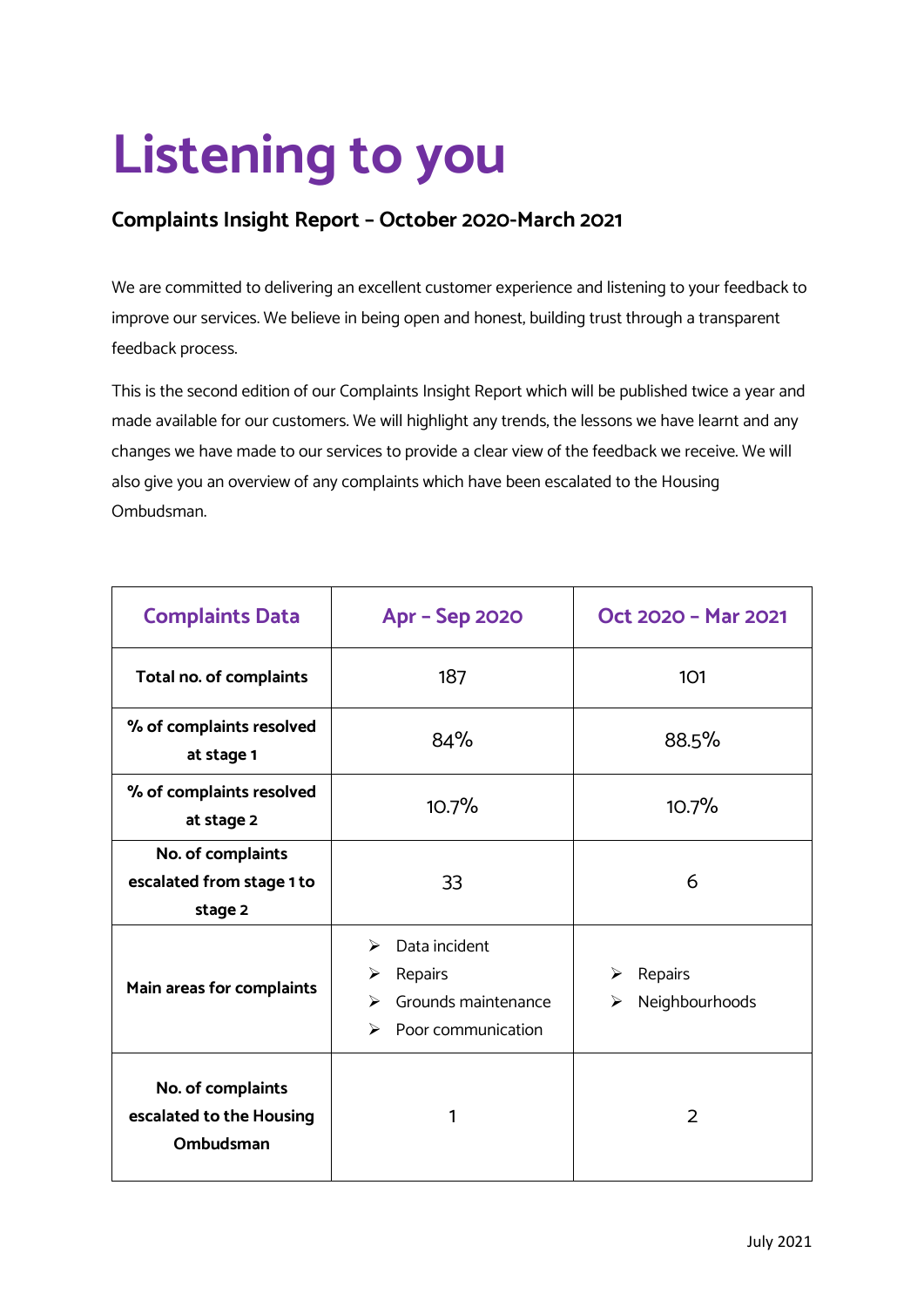We received an exceptionally high number of complaints at the beginning of the year following the data incident. As the year has gone on, we have seen a reduction in complaints and the main focus during the various lockdowns turning to Repairs and Neighbourhoods.

#### **As a result of the complaints, what are we doing to improve?**

#### **Repairs**

Following complaints and feedback from customer satisfaction surveys for Repairs we have;

- **Outstanding repairs** Following lockdown and due to the backlog of repairs, we created a system to help us monitor and prioritise our outstanding orders. This has meant we were able to considerably reduce the 780 outstanding repairs to 150 by the end of March.
- **Poor communication** When we went into full lockdown again in January 2021, we made sure we let our customers know what our plans were for our repairs and other services. We did this on our website, via our online customer accounts, letter, text and social media.
- Due to the large number of outstanding orders following lockdown, we have not always been able to reach our customers on the phone so where possible, we have sent texts out to advise our customers of upcoming appointments. We continue to review and improve our automated text messaging system which notifies our customers of new/changed and cancelled appointments for repairs.
- **Quality of repairs** Since the beginning of March 2021 and as restrictions have eased, we have increased the number of post inspection visits being completed. We will continue to increase these and monitor the quality of completed repairs in your homes, where there are areas of concern.

#### **Neighbourhoods**

Following complaints we have received for Neighbourhoods we have;

• **Mutual Exchanges** – We are currently reviewing our housing management system and we are working with Homeswapper to see how we can improve our mutual exchange process and communication when carrying out mutual exchanges to make it clearer for our existing and future customers.